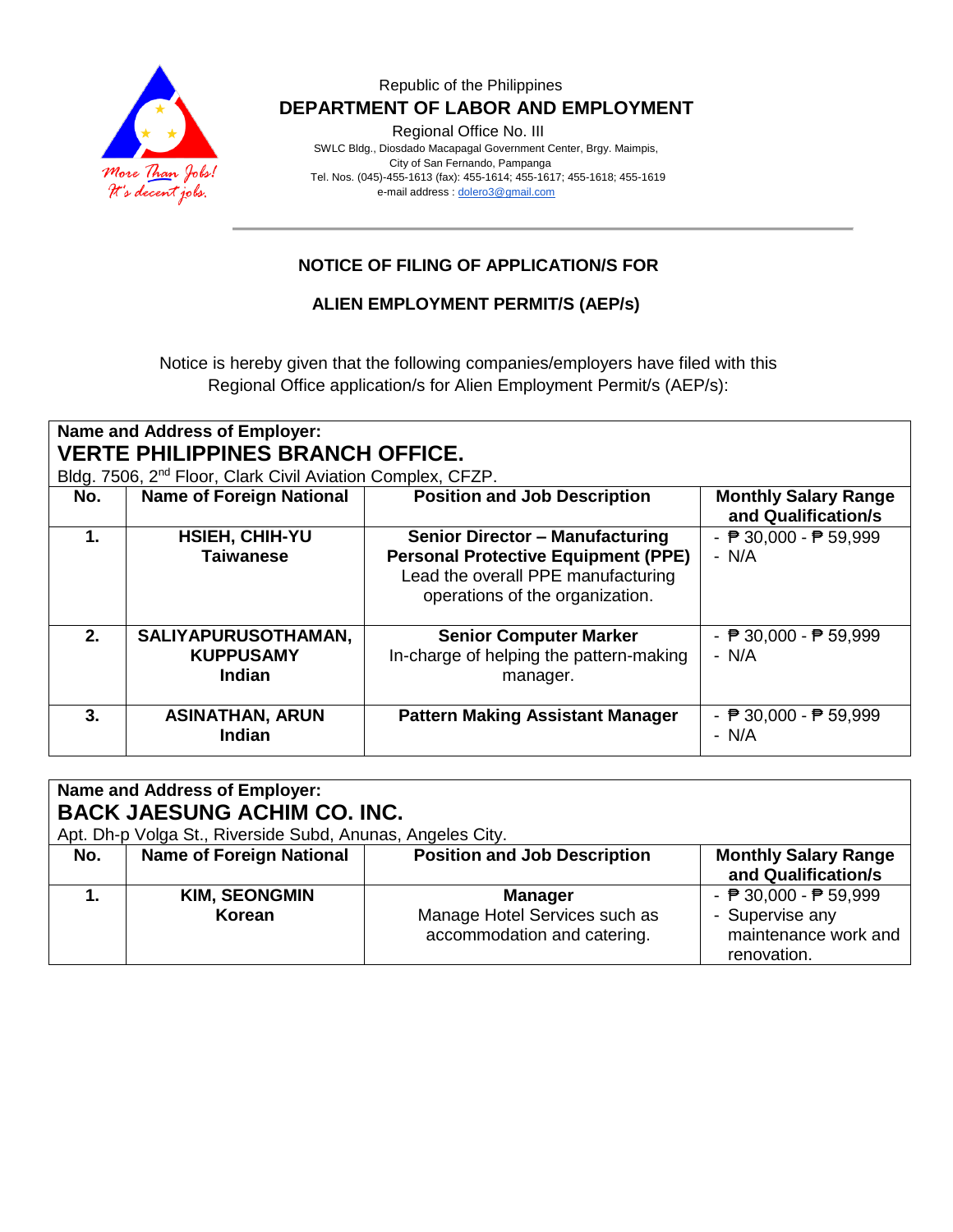

Regional Office No. III

 SWLC Bldg., Diosdado Macapagal Government Center, Brgy. Maimpis, City of San Fernando, Pampanga Tel. Nos. (045)-455-1613 (fax): 455-1614; 455-1617; 455-1618; 455-1619 e-mail address [: dolero3@gmail.com](mailto:dolero3@gmail.com)

# **Name and Address of Employer: OB OPTIMA BUILDERS CONSTRUCTION CORPORATION.**

UPPC Compound KM-48 Mc Arthur Hi-way Iba Este, Calumpit, Bulacan.

| No. | <b>Name of Foreign National</b>       | <b>Position and Job Description</b>                                    | <b>Monthly Salary Range</b><br>and Qualification/s                                                                                      |
|-----|---------------------------------------|------------------------------------------------------------------------|-----------------------------------------------------------------------------------------------------------------------------------------|
|     | <b>HUANG, XINTU</b><br><b>Chinese</b> | <b>Safety Supervisor</b><br>Site daily safety and security inspection. | - $\overline{P}$ 30,000 - $\overline{P}$ 59,000<br>- Must know how to<br>speak Mandarin and<br>Interpret Chinese<br>technical drawings. |

# **Name and Address of Employer: OB OPTIMA BUILDERS CONSTRUCTION CORPORATION.**

GN Power Alas-Asin, Mariveles, Bataan.

|     | 011   01101   1100   1011   11101   10100, Dataarii |                                                                                                                                         |                                                                                                                                         |  |  |
|-----|-----------------------------------------------------|-----------------------------------------------------------------------------------------------------------------------------------------|-----------------------------------------------------------------------------------------------------------------------------------------|--|--|
| No. | <b>Name of Foreign National</b>                     | <b>Position and Job Description</b>                                                                                                     | <b>Monthly Salary Range</b><br>and Qualification/s                                                                                      |  |  |
|     | <b>ZHOU, LINSHENG</b><br><b>Chinese</b>             | <b>Electrical Drafter Supervisor</b><br>Explain drawings to production or<br>construction teams and provide<br>adjustment as necessary. | - $\overline{P}$ 30,000 - $\overline{P}$ 59,000<br>- Must know how to<br>speak Mandarin and<br>Interpret Chinese<br>technical drawings. |  |  |

| Name and Address of Employer:<br>NIDEC SUBIC PHILIPPINES CORPORATION.<br>Blk B Subic Technopark, Argonaut Highway, Boton Area, SBFZ. |                                 |                                     |                                                            |  |
|--------------------------------------------------------------------------------------------------------------------------------------|---------------------------------|-------------------------------------|------------------------------------------------------------|--|
| No.                                                                                                                                  | <b>Name of Foreign National</b> | <b>Position and Job Description</b> | <b>Monthly Salary Range</b><br>and Qualification/s         |  |
|                                                                                                                                      | YAMAMOTO, TAKESHI<br>Japanese   | <b>Factory Manager</b>              | - $\overline{P}$ 60,000 - $\overline{P}$ 89,000<br>$- N/A$ |  |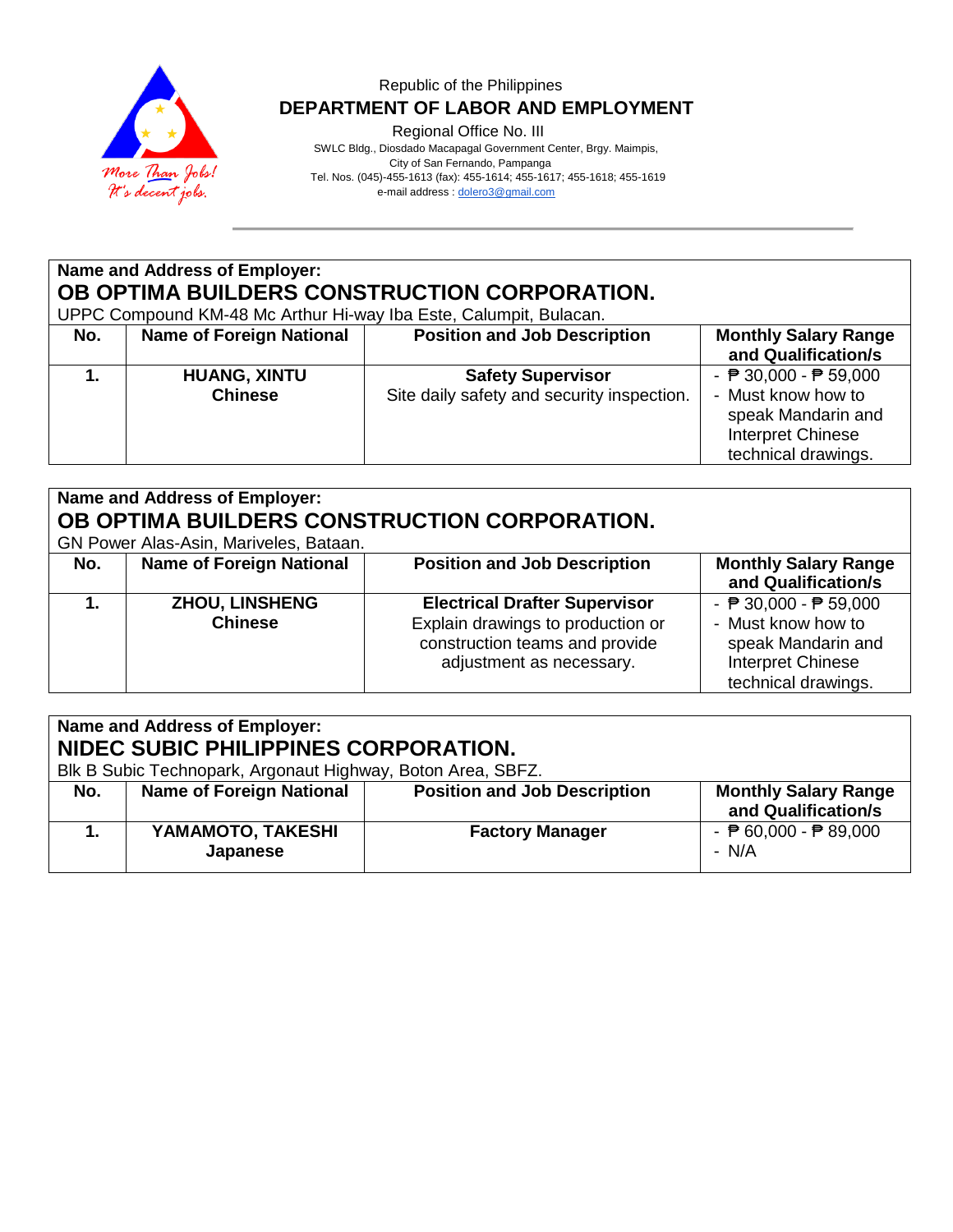

Regional Office No. III

 SWLC Bldg., Diosdado Macapagal Government Center, Brgy. Maimpis, City of San Fernando, Pampanga Tel. Nos. (045)-455-1613 (fax): 455-1614; 455-1617; 455-1618; 455-1619 e-mail address [: dolero3@gmail.com](mailto:dolero3@gmail.com)

**Name and Address of Employer: LUCKY SOUTH 99 OUTSOURCING INC.** Thai Court, Pulung Maba, Manibaug Paralaya, Porac, Pampanga. **No. Name of Foreign National Position and Job Description Monthly Salary Range and Qualification/s 1. XU, LEI Chinese Mandarin Customer Service** Assist Customer concern. Issue and resolve them in a timely and efficient manner.  $\overline{P}$  30,000  $\overline{P}$  59,999 - With 1year experience as customer service - Good oral and written communications **2. WANG, ZHONGYANG Chinese Mandarin Customer Service** Assist Customer concern. Issue and resolve them in a timely and efficient manner.  $\overline{P}$  30,000  $\overline{P}$  59,999 - With 1year experience as customer service

| Name and Address of Employer:<br><b>GOODFOUND ENGINEERING &amp; CONSTRUCTION CORPORATION.</b><br>Brgy. Biaan, Mariveles, Bataan. |                                          |                                                                                                                                |                                                                                                                                       |  |
|----------------------------------------------------------------------------------------------------------------------------------|------------------------------------------|--------------------------------------------------------------------------------------------------------------------------------|---------------------------------------------------------------------------------------------------------------------------------------|--|
| No.                                                                                                                              | <b>Name of Foreign National</b>          | <b>Position and Job Description</b>                                                                                            | <b>Monthly Salary Range</b><br>and Qualification/s                                                                                    |  |
|                                                                                                                                  | <b>CHEN, TA-CHIH</b><br><b>Taiwanese</b> | <b>Offshore Piping Installation</b><br><b>Supervisor</b><br>Supervise coordinate and lead the<br>performance of the operation. | $\overline{P}$ 30,000 − $\overline{P}$ 59,999<br>$\overline{\phantom{0}}$<br>Can speak English<br>-<br>with 5 years of<br>experience. |  |

- Good oral and written communications

| Name and Address of Employer: |                                             |                                                                                |                                                                                                       |  |  |  |
|-------------------------------|---------------------------------------------|--------------------------------------------------------------------------------|-------------------------------------------------------------------------------------------------------|--|--|--|
|                               | <b>JUNHYUN CORPORATION.</b>                 |                                                                                |                                                                                                       |  |  |  |
|                               | Fil-am F-ship Hi-way, Anunas, Angeles City. |                                                                                |                                                                                                       |  |  |  |
| No.                           | Name of Foreign National                    | <b>Position and Job Description</b>                                            | <b>Monthly Salary Range</b><br>and Qualification/s                                                    |  |  |  |
| 1.                            | <b>OH, JEUNGSUK</b><br>Korean               | <b>Managing Director</b>                                                       | - $\overline{P}$ 30,000 - $\overline{P}$ 59,999<br>$- N/A$                                            |  |  |  |
| 2.                            | <b>CHU, MIN GYON</b><br>Korean              | <b>Marketing Specialist</b><br>Develops innovative forward design<br>concepts. | - $\overline{P}$ 30,000 - $\overline{P}$ 59,999<br>Can speak and write<br>Hangeul/Korean<br>language. |  |  |  |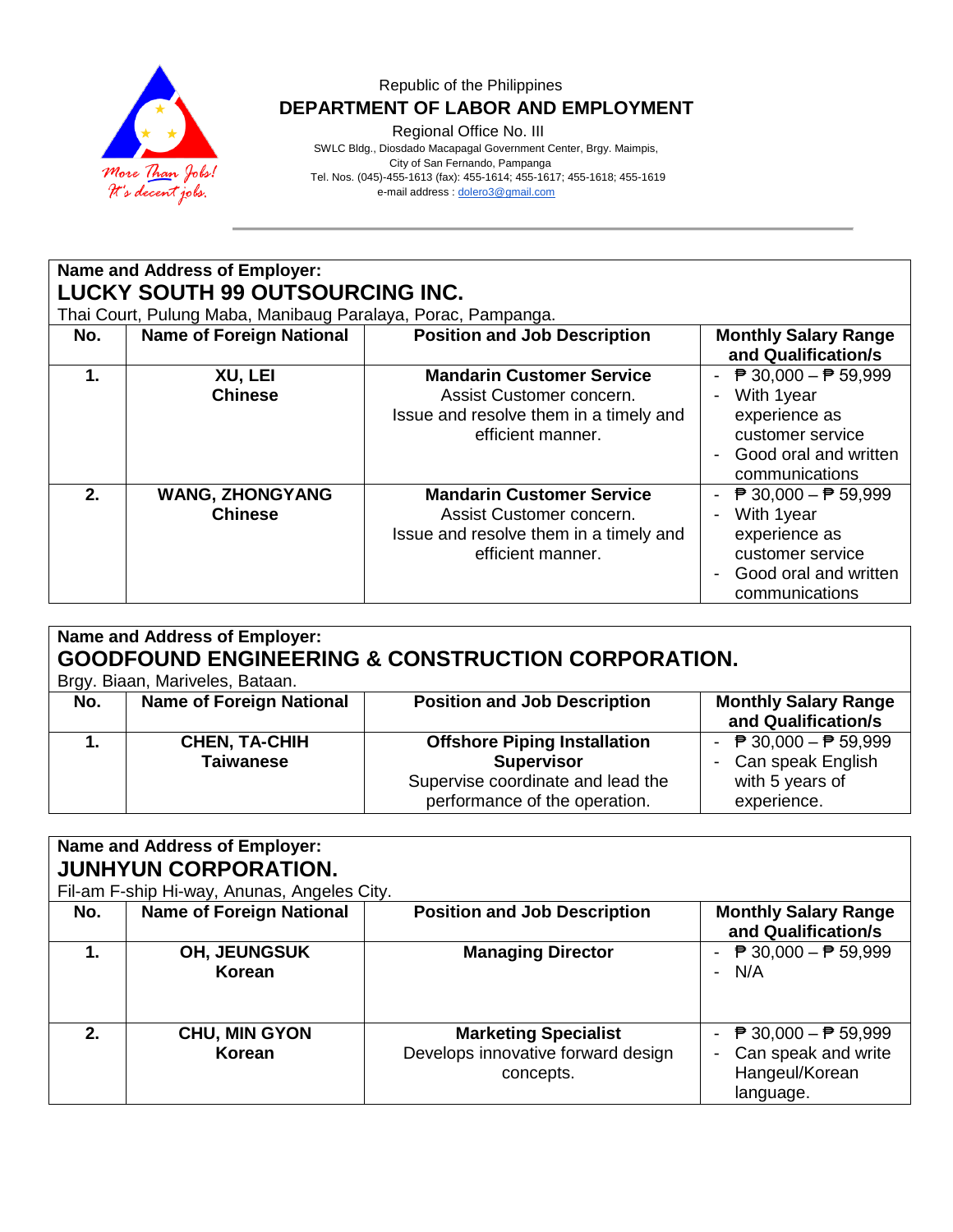

Regional Office No. III

 SWLC Bldg., Diosdado Macapagal Government Center, Brgy. Maimpis, City of San Fernando, Pampanga Tel. Nos. (045)-455-1613 (fax): 455-1614; 455-1617; 455-1618; 455-1619 e-mail address [: dolero3@gmail.com](mailto:dolero3@gmail.com)

**Name and Address of Employer: GLORIOUS H CORP.** Lot 17 Blk. 18 Pulung Maba Manibaug Paralaya Porac, Pampanga.<br> **No.** | Name of Foreign National | Position and Job Description **No. Name of Foreign National Position and Job Description | Monthly Salary Range 1. LEE, HAN EUNG**

|                                |                                                                   | and Qualification/s                                  |
|--------------------------------|-------------------------------------------------------------------|------------------------------------------------------|
| <b>LEE, HAN EUNG</b><br>Korean | <b>Finance Director</b>                                           | $\overline{P}$ 30,000 − $\overline{P}$ 59,999<br>N/A |
| <b>HA, SEONGEUN</b><br>Korean  | <b>General Manager</b><br>Improve efficiency and increase profits | ₱ 30,000 – ₱ 59,999<br>Can speak and write           |
|                                | while managing the overall operations of                          | Hangeul/Korean                                       |
|                                | the company.                                                      | language.                                            |

| Name and Address of Employer:<br><b>CLARK RESORT TRAVEL AND AMUSEMENT CORPORATION.</b> |                                       |                                                                                                                      |                                                                                                                                                  |  |
|----------------------------------------------------------------------------------------|---------------------------------------|----------------------------------------------------------------------------------------------------------------------|--------------------------------------------------------------------------------------------------------------------------------------------------|--|
|                                                                                        | Clark Special Economic Zone, CFZP.    |                                                                                                                      |                                                                                                                                                  |  |
| No.                                                                                    | <b>Name of Foreign National</b>       | <b>Position and Job Description</b>                                                                                  | <b>Monthly Salary Range</b><br>and Qualification/s                                                                                               |  |
| 1.                                                                                     | <b>WU, ZILONG</b><br><b>Chinese</b>   | <b>Marketing Assistant</b><br>Support marketing operations by<br>compiling, formatting and reporting<br>information. | $\overline{P}$ 30,000 − $\overline{P}$ 59,999<br>$\overline{\phantom{a}}$<br><b>Customer oriented</b><br><b>Mandarin Speaking</b><br>and writing |  |
| 2.                                                                                     | YAN, ZHIJIANG<br><b>Chinese</b>       | <b>VIP Services Host</b><br>Responsible for tending to the needs of<br>a company's very important clients.           | - $\overline{P}$ 30,000 - $\overline{P}$ 59,999<br><b>Customer oriented</b><br><b>Mandarin Speaking</b><br>and writing                           |  |
| 3.                                                                                     | <b>GAO, ZHIMING</b><br><b>Chinese</b> | <b>VIP Services Host</b><br>Responsible for tending to the needs of<br>a company's very important clients.           | - $\overline{P}$ 30,000 - $\overline{P}$ 59,999<br><b>Customer oriented</b><br><b>Mandarin Speaking</b><br>and writing                           |  |
| 4.                                                                                     | PAN, JIANXIONG<br><b>Chinese</b>      | <b>IT Technician</b><br>To be able monitor that the computer<br>systems is efficiently functional.                   | $\overline{P}$ 30,000 − $\overline{P}$ 59,999<br>Customer oriented<br><b>Mandarin Speaking</b><br>and writing                                    |  |
| 5.                                                                                     | YE, JINCHENG<br><b>Chinese</b>        | <b>IT Technician</b><br>To be able monitor that the computer<br>systems is efficiently functional.                   | - $\overline{P}$ 30,000 - $\overline{P}$ 59,999<br>Customer oriented<br><b>Mandarin Speaking</b><br>and writing                                  |  |